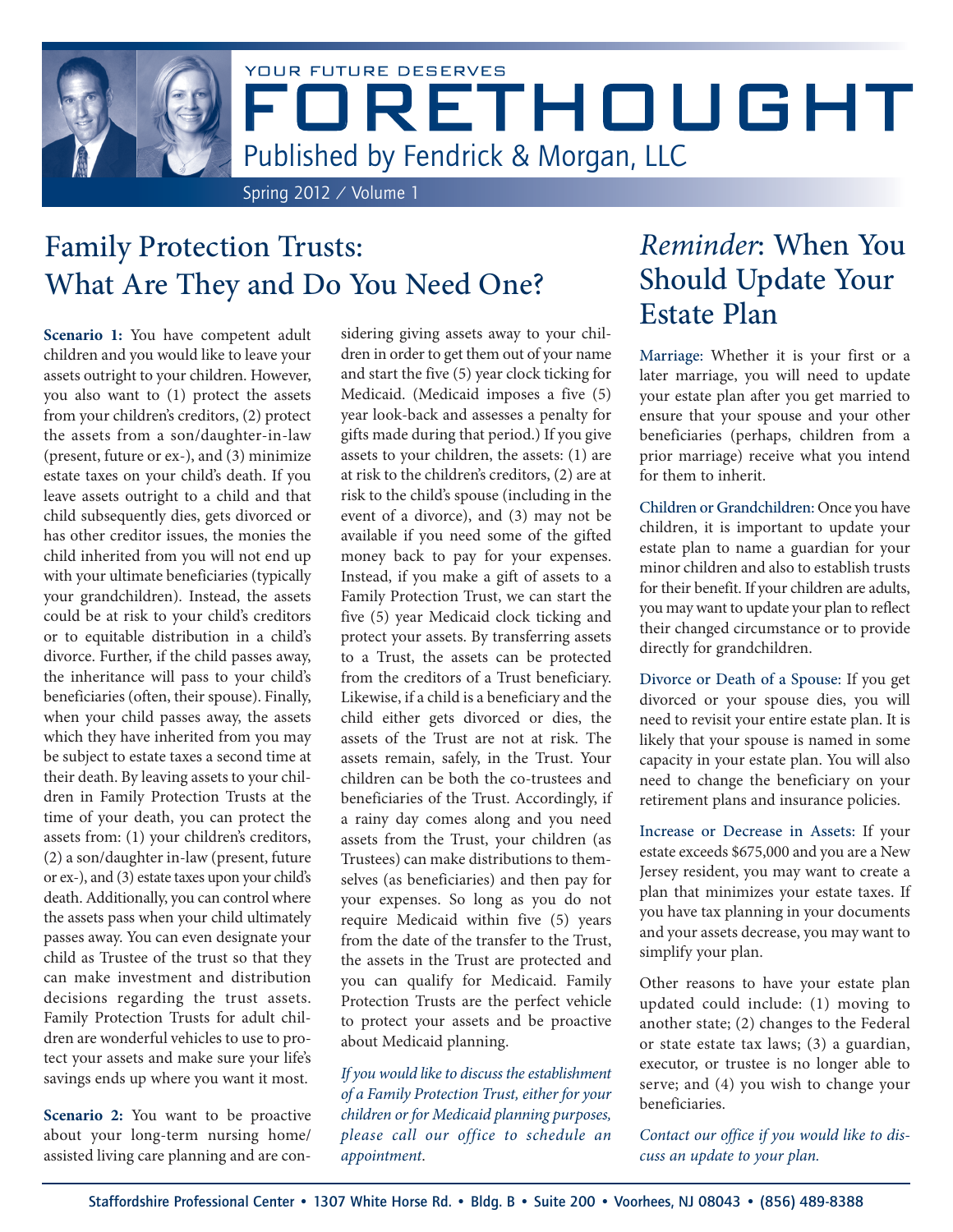### Giving Your Home to Your Children Can Have Tax Consequences

Many people wonder if it is a good idea to give their homes to their children during their lifetimes. While it is possible to do this, giving away a house can have major tax consequences, among other undesirable results.

When you give anyone property valued at more than \$13,000 in any calendar year, you have to file a gift tax return. Under current law you can gift a total of \$5 million over your lifetime without incurring a gift tax. If your residence is worth less than \$5 million, you likely won't have to pay any gift taxes, but you will still have to file a gift tax form. (And Congress may change the gift tax exemption, which is now scheduled to revert to \$1 million at the end of 2012 unless Congress acts.)

While you may not have to pay gift taxes on the gift of your house, when your children ultimately sell the house, they may be facing steep taxes. The reason is that when you give away your property, the tax basis

(or the original cost) of the property for the donor becomes the tax basis for the recipient. For example, suppose you bought the house years ago for \$150,000 and it is now worth \$350,000. If you give your house to your children, their tax basis will be \$150,000. If the children then sell the house, they will have to pay capital gains taxes on the difference between \$150,000 and the selling price. The only way for your children to avoid this tax is for them to live in the house for at least two years before selling it. In that case, they can exclude up to \$250,000 (\$500,000 for a couple) of their capital gains from taxes.

Inherited property does not face the same taxes as gifted property. If the children were to inherit the property from you, the property's tax basis would be "stepped up," which means the basis would be equal to the current value of the property as of your death. This avoids, or greatly reduces, any gain on the sale. However,

the home will remain in your estate, which may have estate tax consequences if you are a New Jersey resident and your estate exceeds \$675,000.

Beyond the tax consequences, gifting a house to children puts your home at risk to your children's creditors. You also risk that your children might ultimately force you out of the home; you no longer have any control over the property. Finally, gifting your home to your children can affect your eligibility for Medicaid coverage of long-term nursing home and/or assisted living care.

*There are other options to giving your house to your children, including putting it in a trust, retaining a life estate or selling it to your children. Before you give away your home, please call our office to schedule an appointment to discuss your options.* 

### Current State of the Federal and New Jersey Estate Taxes

#### **THE FEDERAL ESTATE TAX**

As many of you know (if you have been reading our newsletters over recent years), the federal estate tax has been very much in flux since 2001. The two key components to this changing federal estate tax climate have been the rate of tax and the amount of assets an individual can own at death without triggering a federal estate tax. This amount is often referred to as the "exemption" amount or the "Credit Shelter Amount." In 2002, the Credit Shelter Amount was \$1,000,000 and the rate of tax, on all assets over such amount, was 45%. Over the years, the Credit Shelter Amount increased (peaking at \$3,500,000 in 2009) and the rate of tax deceased (bottoming out at 35%). In 2010 we saw an all out repeal of the federal estate tax. In 2011, the federal estate tax returned with a \$5,000,000 Credit Shelter Amount

and a 35% rate of tax. That is the state of the federal estate tax today. However, as of January 1, 2013, the federal estate tax exemption is scheduled to be reduced to only \$1,000,000 per person and the rate of tax is scheduled to jump back up to 55%.

Both major Republican presidential candidates would work to repeal the federal estate tax in its entirety. President Obama recently suggested that he would like to fix the Credit Shelter Amount at \$3,500,000 with a 35% rate of tax. Stay tuned. If we know one thing for sure, it is that we are uncertain as to where the federal estate tax will lie at the beginning of 2013. With that in mind, we are drafting documents with as much flexibility as possible so that your estate plan will adjust to the changing federal estate tax climate.

#### **NEW JERSEY ESTATE TAX**

Unlike the federal estate tax, the New Jersey estate tax appears to be here to stay. The New Jersey Credit Shelter Amount is \$675,000 and the tax on assets over such amount is at a graduated rate. By way of example, the New Jersey tax on a \$1,000,000 is approximately \$35,000. While it is true that assets passing between spouses at the first spouse's death are exempt from both New Jersey and federal estate taxes, saving estate taxes on the second spouse's death, when assets pass on to your children and grandchildren, is important to our clients. *If your estate (whether you are married or single) exceeds \$675,000, we should review your estate planning documents and your overall estate plan to be sure that we are doing all that we can to minimize and, in some cases, eliminate, the New Jersey estate tax.*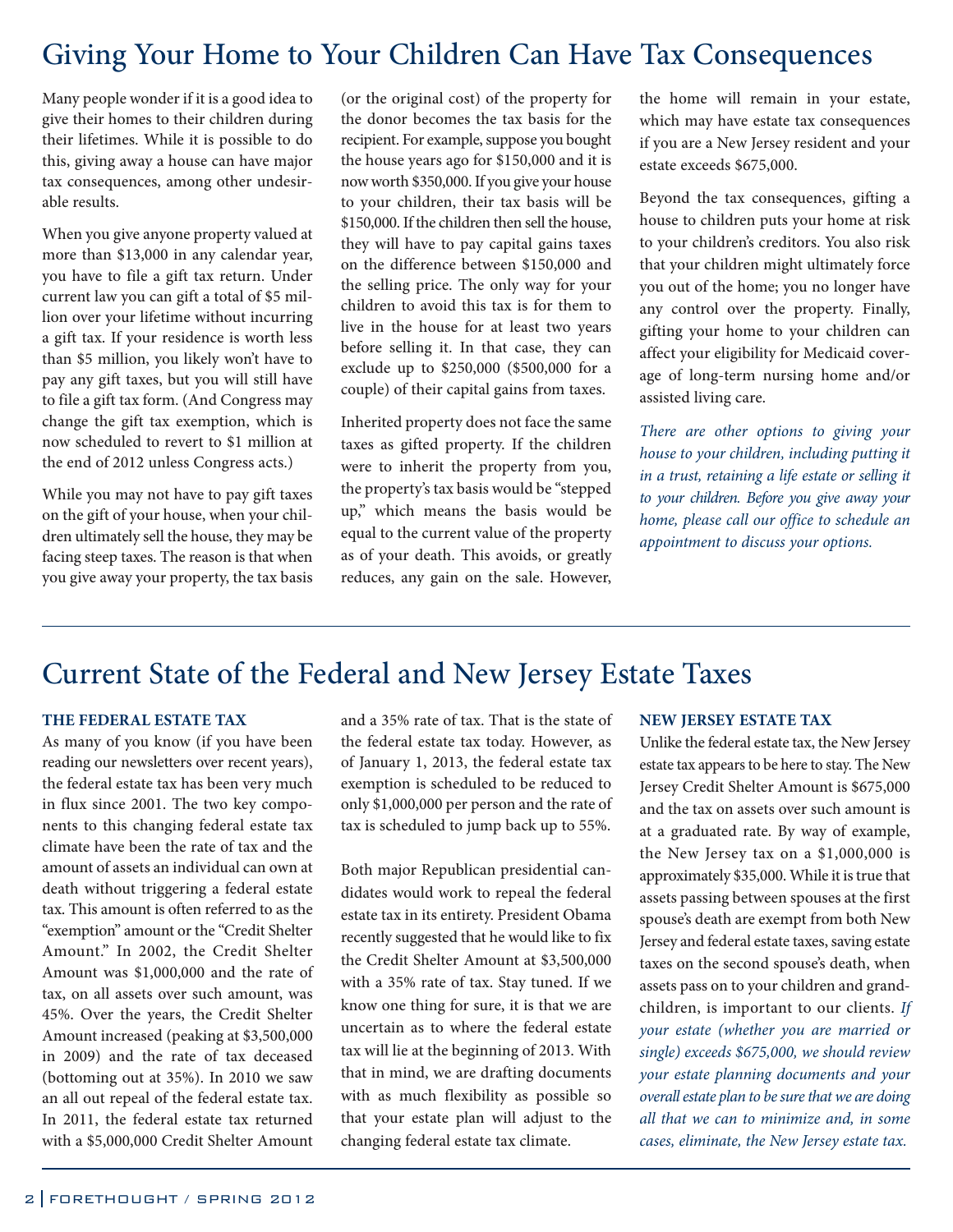### The Five Components of a Good Estate Plan

Many people believe that if they have a will, their estate plan is complete. However, there is much more to a solid estate plan. A good plan should be designed to avoid family disagreements, save on estate taxes, protect assets (in case you need to move into a nursing home or assisted living facility), appoint someone to act for you if you become disabled and, in certain cases, avoid probate.

All estate plans should include, at minimum, three important estate planning instruments: a will, a durable power of attorney, and a health care power of attorney. A trust can also be useful to protect your privacy, avoid probate and to manage your estate both during your life and after you are gone.

#### **WILL**

A will is a legally-binding statement which directs who will receive your property at your death. If you do not have a will, the laws of the State where you live will determine how your property is to be distributed. Those laws are called "intestate laws," and they may not provide for the distribution of assets that you would prefer. A will also allows you to appoint a legal representative (an "Executor") to handle your affairs and carry out your wishes. Your Executor is charged with winding down your affairs, paying final expenses, and preparing and filing final income tax returns, as well as any death tax returns which may be due. Finally, the Executor is responsible for distributing your assets to your beneficiaries. If you do not have a Will, the laws of the State where you live will specify who can serve as Administrator of your estate. Again, the person given legal priority to serve as your Administrator by law may not be the person you want handling your affairs. A will is especially important if you have minor or incapacitated children because it allows you to name a guardian for the children. Failure to designate a Guardian for your minor or incapacitated children can result in a great deal of family feuding and be detrimental to the wellbeing of your child(ren).

However, it is important to remember that a will covers only "probate property." Many types of property or forms of ownership pass outside of probate. For example, jointly-owned property, property held in trust, life insurance proceeds and property with a named beneficiary (such as IRAs or 401(k) plans), all pass outside of probate (and, outside of the terms of your will). Jointly owned property and beneficiary designated assets override the terms of a will. Therefore, it is important to remember that even if you have established a Will, if your beneficiary designations are not properly prepared to coordinate with your Will, your wishes may not be carried out.

#### **TRUST**

A trust is a legal arrangement through which one person (or an institution, such as a bank or law firm), called a "trustee," holds legal title for another person, called a "beneficiary." There are several different reasons to set up a trust. The most common reason is to retain control over what happens to the assets placed in trust, both during life and after death. Certain trusts can also result in tax advantages both for the donor and the beneficiary. Other types of trusts may be used to protect property from creditors or to help the donor protect assets and still qualify for Medicaid. Unlike wills (which become public record after you pass away), trusts are private documents and only those individuals with a direct interest in the trust need know of trust assets and the terms for distribution. Trusts can also be used to help avoid probate and, therefore, not only preserve privacy, but in certain cases, also save estate administration time and expense.

#### **POWER OF ATTORNEY**

A power of attorney allows a person you appoint — your "attorney-in-fact" — to act in your place for financial purposes when and if you ever become incapacitated. In that case, the person you choose will be able to step in and take care of your financial affairs. Without a durable power of attorney, no one can represent you unless a court appoints a conservator or guardian.

That court process takes time, costs money, and the judge may not choose the person you would prefer. In addition, under a guardianship or conservatorship, your representative may have to seek court permission to take planning steps that she could implement immediately under a simple durable power of attorney.

#### **MEDICAL DIRECTIVES**

A medical directive may encompass a number of different documents, including a health care proxy, a durable power of attorney for health care, a living will, and medical instructions. The exact document or documents will depend on your state's laws and the choices you make.

Both a health care proxy and a durable power of attorney for health care designate someone you choose to make health care decisions for you if you are unable to do so yourself. A living will instructs your health care provider to withdraw life support if you are terminally ill or in a vegetative state. A broader medical directive may include the terms of a living will, but will also provide instructions if you are in a less serious state of health, but are still unable to direct your health care yourself.

#### **BENEFICIARY DESIGNATIONS**

Although not necessarily a part of your estate plan, at the same time you create an estate plan, you should make sure your retirement plan beneficiary designations are up to date. If you don't name a beneficiary, the distribution of benefits may be controlled by state or federal law or according to your particular retirement plan. Some plans automatically distribute money to a spouse or children. Although others may leave it to the retirement plan holder's estate, this could have negative tax consequences. The only way to control where the money goes is to name a beneficiary.

*If you are missing any one of these valuable components to your estate plan, please call our office to schedule a consultation to complete your estate plan.*